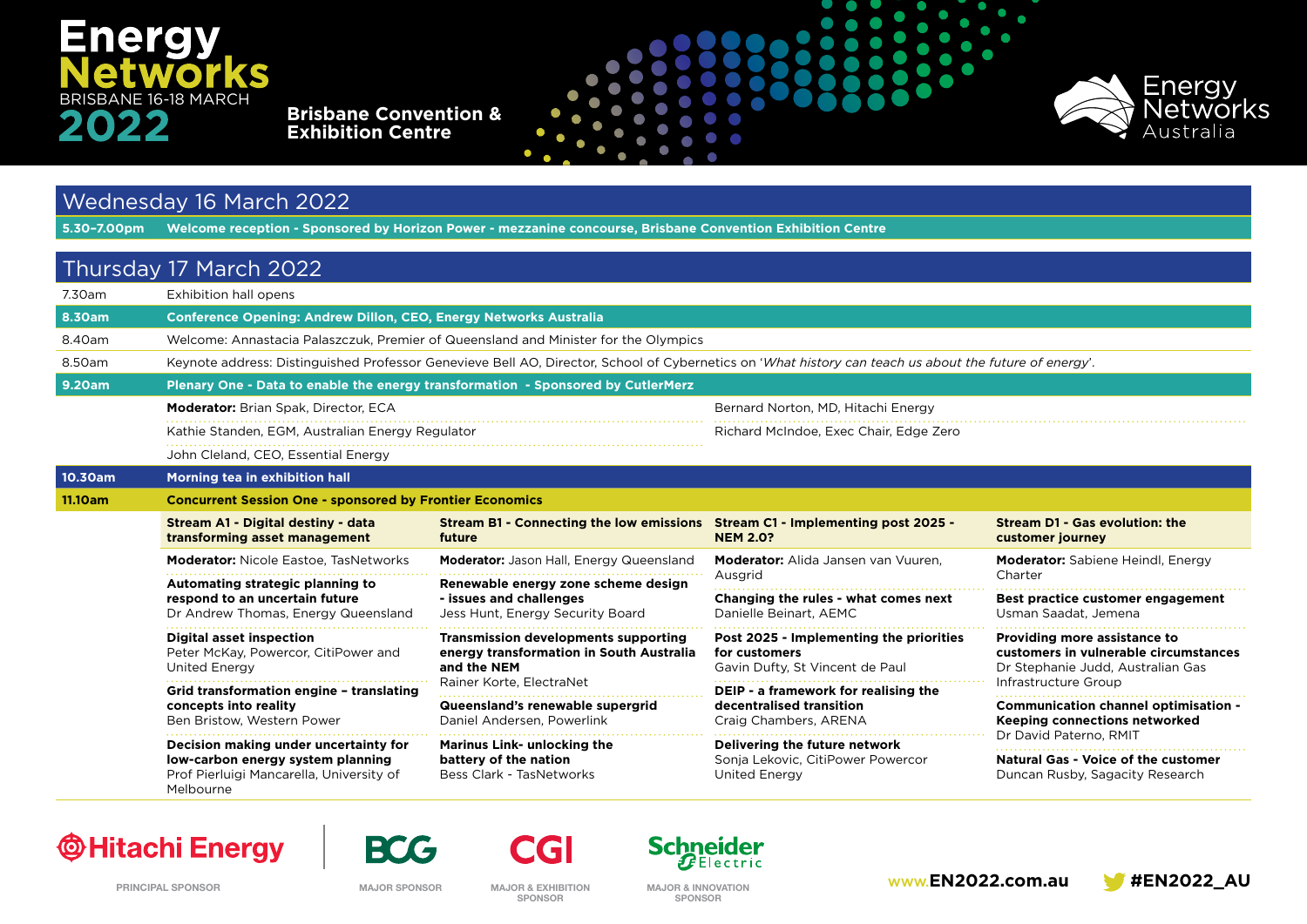# **Energy** S BRISBANE 16-18 MARCH

**Brisbane Convention & Exhibition Centre**



| 12.20pm            | <b>Lunch in exhibition hall</b>                                                                                                                                                         |                                                                                                                                                           |                                                                                                            |                                                                                                                 |  |
|--------------------|-----------------------------------------------------------------------------------------------------------------------------------------------------------------------------------------|-----------------------------------------------------------------------------------------------------------------------------------------------------------|------------------------------------------------------------------------------------------------------------|-----------------------------------------------------------------------------------------------------------------|--|
| 1.25 <sub>pm</sub> | Moving to an increasingly renewable system: Phil Hirschhorn, MD & Senior Partner, BCG                                                                                                   |                                                                                                                                                           |                                                                                                            |                                                                                                                 |  |
| 1.45pm             | Keynote address: Dr Alan Finkel AO, Chair, Low Emissions Technology Investment Advisory Council on 'Accelerating the move to a hydrogen economy'                                        |                                                                                                                                                           |                                                                                                            |                                                                                                                 |  |
| 2.15pm             | Plenary Two - Greening gas - challenges and opportunities - Sponsored by GHD                                                                                                            |                                                                                                                                                           |                                                                                                            |                                                                                                                 |  |
|                    | Moderator: Mark Patterson, Strategen                                                                                                                                                    |                                                                                                                                                           | Prof Peta Ashworth OAM, University of Queensland                                                           |                                                                                                                 |  |
|                    | Anna Skarbek, CEO, Climate Works                                                                                                                                                        |                                                                                                                                                           | Craig de Laine, CEO, Australian Gas Infrastructure Group                                                   |                                                                                                                 |  |
|                    | Paul McCartney, Chief Clean Futures Officer, Clean Energy Finance Corporation                                                                                                           |                                                                                                                                                           |                                                                                                            |                                                                                                                 |  |
| 3.25pm             | Afternoon tea in exhibition hall                                                                                                                                                        |                                                                                                                                                           |                                                                                                            |                                                                                                                 |  |
| 4.05pm             | <b>Concurrent Session Two - sponsored by PwC</b>                                                                                                                                        |                                                                                                                                                           |                                                                                                            |                                                                                                                 |  |
|                    | Stream A2 - Big data - delivering for<br>customers                                                                                                                                      | <b>Stream B2 - Evolving regulation to</b><br>encourage investment                                                                                         | Stream C2 - A smarter, safer, stronger grid                                                                | Stream D2 - The battery balanced grid                                                                           |  |
|                    | <b>Moderator:</b> Jennifer Gannon, Energy<br>Queensland                                                                                                                                 | Moderator: Dr Nick Wills-Johnson, AGIG                                                                                                                    | <b>Moderator:</b> Kirstan Wilding, TasNetworks                                                             | <b>Moderator:</b> Randolph Brazier, Energy                                                                      |  |
|                    |                                                                                                                                                                                         | <b>Competitive threats and major</b><br>transmission investment<br>Euan Morton, Principal, Synergies<br><b>Economic Consulting</b>                        | Strengthening Australia's grid and<br>leadership in the global energy transition<br>Kate Cavanagh, CSIRO   | <b>Networks Association UK</b>                                                                                  |  |
|                    | What data has taught us during COVID<br>about energy consumption                                                                                                                        |                                                                                                                                                           |                                                                                                            | Lessons learnt on battery energy<br>storage from Dalrymple<br>Hugo Klingenberg, ElectraNet TBC                  |  |
|                    | Nick Cimdins, AusNet Services                                                                                                                                                           |                                                                                                                                                           | Transmission line resilience issues under<br>extreme weather events<br>Asif Bhangor, Jacobs                |                                                                                                                 |  |
|                    | Utility Big Data: Australia's first utility<br>scale trial of synchrophasor data<br>acquisition on the medium voltage grid<br>Martin van der Linde, NOJA Power<br>Data is the new black | Cost/risk sharing for investment for the<br>strategic investments needed for the<br>energy transition<br>Craig Memery, Public Interest Advocacy<br>Centre |                                                                                                            | Redrawing the network map: energy<br>storage as virtual transmission                                            |  |
|                    |                                                                                                                                                                                         |                                                                                                                                                           | Unmanned aircraft vehicle (drone) high<br>voltage power line stringing program<br>Craig Stallan, TransGrid | Lara Panjkov, Fluence                                                                                           |  |
|                    |                                                                                                                                                                                         |                                                                                                                                                           |                                                                                                            | <b>Energy Storage Systems: the</b><br>opportunities and challenges<br>Faraz Mirzaagha, DNV                      |  |
|                    | Brendon Crown, Power and Water<br>Corporation                                                                                                                                           | The inter-relationship between DER and<br>the regulatory regime<br>Ann Whitfield, HoustonKemp Economists                                                  | Preparing tomorrow's grid: harmonising                                                                     |                                                                                                                 |  |
|                    |                                                                                                                                                                                         |                                                                                                                                                           | people alongside artificial intelligence                                                                   | WA community battery projects - how<br>storage helps support a high DER grid<br>Kathryn Granheim, Western Power |  |
|                    | Network performance analytics and<br>scenario modelling: RTE case study<br>Dr Zeljko Schreiner, IPS-Intelligent process<br>solutions GmbH                                               | Incentive Regulation: an incomplete                                                                                                                       | Dr Peter Sokolowski, RMIT                                                                                  |                                                                                                                 |  |
|                    |                                                                                                                                                                                         | journey<br>Garth Crawford, Energy Networks<br>Australia                                                                                                   |                                                                                                            |                                                                                                                 |  |

**5.15pm Poster Series (sponsored by Accenture), Student Poster Competition (sponsored by Transgrid) and happy hour drinks in the exhibition hall**

**6.30-10.30pm Conference Gala Dinner – sponsored by Schneider Electric** 











**SPONSOR**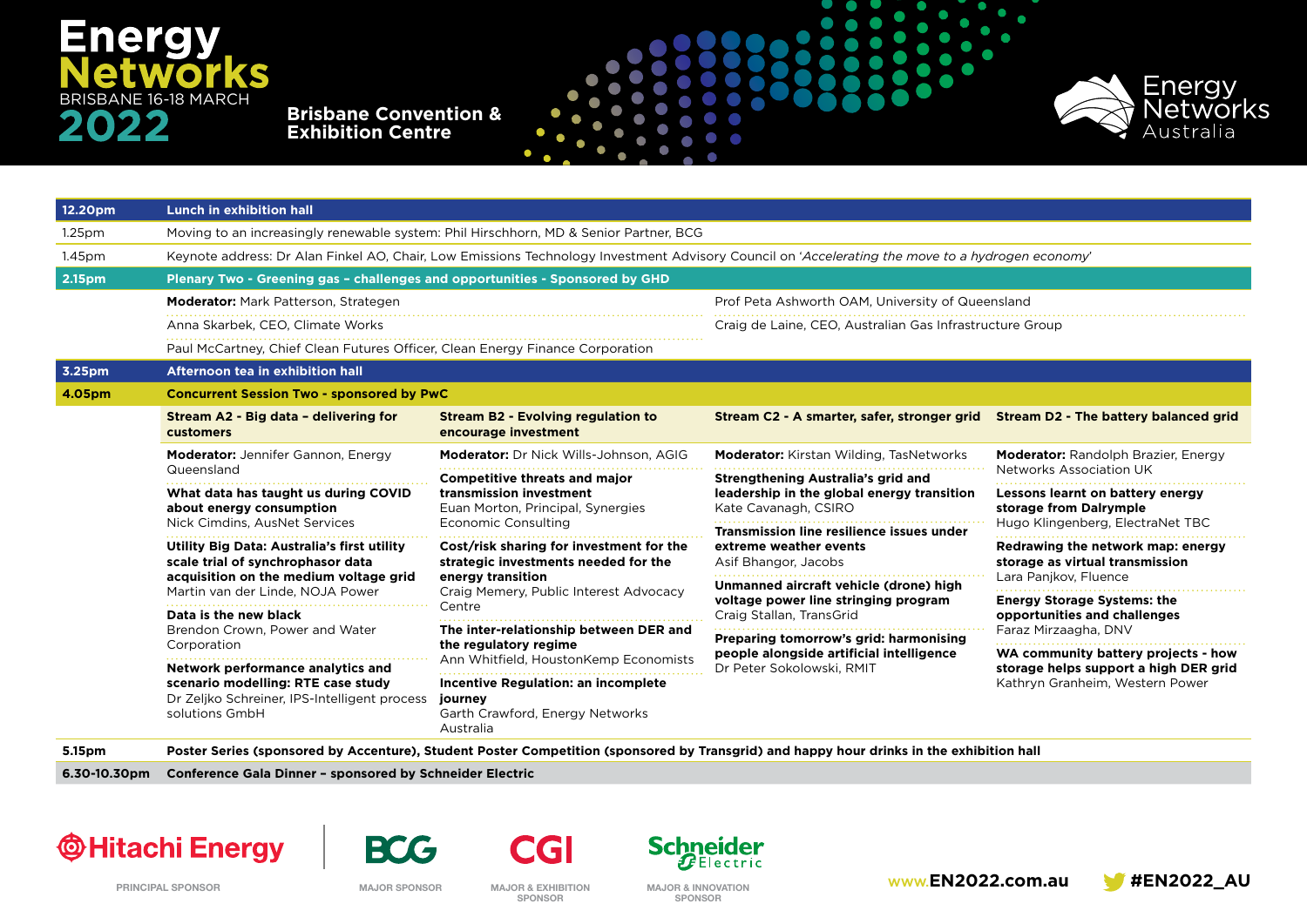# **Energy IS** BRISBANE 16-18 MARCH

**Brisbane Convention & Exhibition Centre**



|         | Friday 18 March 2022                                                                                                                                                                                                           |                                                                                                                                                                               |                                                                                                                                                                                                                                         |                                                                                                      |  |  |
|---------|--------------------------------------------------------------------------------------------------------------------------------------------------------------------------------------------------------------------------------|-------------------------------------------------------------------------------------------------------------------------------------------------------------------------------|-----------------------------------------------------------------------------------------------------------------------------------------------------------------------------------------------------------------------------------------|------------------------------------------------------------------------------------------------------|--|--|
| 7.30am  | <b>Exhibition hall opens</b>                                                                                                                                                                                                   |                                                                                                                                                                               |                                                                                                                                                                                                                                         |                                                                                                      |  |  |
| 8.30am  | Conference opens: MC Tamatha Smith, GM, Energy Networks Australia                                                                                                                                                              |                                                                                                                                                                               |                                                                                                                                                                                                                                         |                                                                                                      |  |  |
| 8.35am  | Keynote address: Minister for Energy and Emissions Reduction, Hon. Angus Taylor MP, on 'The Commonwealth Government's perspective on the challenges and opportunities<br>presented by the transformation of our energy system. |                                                                                                                                                                               |                                                                                                                                                                                                                                         |                                                                                                      |  |  |
| 8.50am  | International keynote address: Dermot Nolan, Director, Fingleton and former CEO OFGEM on 'Regulating networks for a low emission future'.                                                                                      |                                                                                                                                                                               |                                                                                                                                                                                                                                         |                                                                                                      |  |  |
| 9.20am  | Keynote address: Shadow Minister for Climate Change and Energy, Hon. Chris Bowen MP on 'How Australia can achieve net zero by 2050'.                                                                                           |                                                                                                                                                                               |                                                                                                                                                                                                                                         |                                                                                                      |  |  |
| 9.35am  | Plenary Three - The energy future: who pays? - Sponsored by Siemens                                                                                                                                                            |                                                                                                                                                                               |                                                                                                                                                                                                                                         |                                                                                                      |  |  |
|         | <b>Moderator:</b> Perry Williams, The Australian                                                                                                                                                                               |                                                                                                                                                                               | Andrew Richards, CEO, Energy Users Association of Australia                                                                                                                                                                             |                                                                                                      |  |  |
|         | Kane Thornton, CEO, Clean Energy Council                                                                                                                                                                                       |                                                                                                                                                                               | Anna Collyer, Chair, Australian Energy Market Commission                                                                                                                                                                                |                                                                                                      |  |  |
|         | Richard Gross, CEO, Ausgrid                                                                                                                                                                                                    |                                                                                                                                                                               |                                                                                                                                                                                                                                         |                                                                                                      |  |  |
| 10.45am | Morning tea in exhibition hall                                                                                                                                                                                                 |                                                                                                                                                                               |                                                                                                                                                                                                                                         |                                                                                                      |  |  |
| 11.15am | <b>Concurrent Session Three - sponsored by Enzen</b>                                                                                                                                                                           |                                                                                                                                                                               |                                                                                                                                                                                                                                         |                                                                                                      |  |  |
|         | <b>Stream A3 - VPPs becoming reality</b>                                                                                                                                                                                       | <b>Stream B3 - Regulation: from building</b><br>blocks to service based?                                                                                                      | Stream C3 - Social licence - the real power Stream D3 - It's gas, but not as<br>of connection                                                                                                                                           | you know it                                                                                          |  |  |
|         | Moderator: Jo Pafumi, CitiPower Powercor                                                                                                                                                                                       | <b>Moderator:</b> Renate Vogt, CitiPower<br>Powercor United Energy<br>Reflections on how the customer forum<br>has changed AusNet Services<br>Charlotte Eddy, AusNet Services | Moderator: Michael Dart, Energy Queensland Moderator: Alex McIntosh, ARENA                                                                                                                                                              |                                                                                                      |  |  |
|         | United Energy<br>.                                                                                                                                                                                                             |                                                                                                                                                                               | Community engagement - ask early, ask often Hydrogen in transport<br>Nicole Maguire, Powerlink Queensland                                                                                                                               |                                                                                                      |  |  |
|         | Laying the foundations for a high DER<br>future in South Australia<br>Bryn Williams, SA Power Networks                                                                                                                         |                                                                                                                                                                               |                                                                                                                                                                                                                                         | Dr Fiona Simon, Australian Hydrogen<br>Council                                                       |  |  |
|         |                                                                                                                                                                                                                                |                                                                                                                                                                               | Acting on lessons learned from major<br>infrastructure upgrades<br>Dr Carol Bond, RMIT University, School<br>of Management                                                                                                              | Renewable hydrogen- progress and                                                                     |  |  |
|         | <b>Horizon Power's DER Management</b><br><b>Platform</b>                                                                                                                                                                       | Network regulation in a high DER world<br>Ed Chan, Australian Energy Market<br>Commission                                                                                     |                                                                                                                                                                                                                                         | what's next<br>Kapz Malhotra, ATCO                                                                   |  |  |
|         | Rhys Carey, Horizon Power                                                                                                                                                                                                      |                                                                                                                                                                               | Factors influencing household support for<br>and resistance to regulation of solar feed<br>in and central coordination of DER<br>Kevin Chadwick, ANU / Department of<br>Industry, Science, Energy & Resources                           | Central Queensland green hydrogen<br>project<br>Richard Jeffery, Stanwell Corporation                |  |  |
|         | <b>Accelerating DER Integration through</b><br><b>Interoperability</b>                                                                                                                                                         | Network pricing, future roles and<br>functions of networks<br>Mark Feather, Australian Energy Regulator                                                                       |                                                                                                                                                                                                                                         |                                                                                                      |  |  |
|         | Dr Lachlan Blackhall, ANU                                                                                                                                                                                                      |                                                                                                                                                                               |                                                                                                                                                                                                                                         | Western Sydney Green Gas Project -<br>a case study in green hydrogen<br>Jarrod Irving, Jemena Zinfra |  |  |
|         | <b>How can Distribution Network Operators</b><br>maximise the opportunity of flexible<br>energy resources and markets?<br>Ian McLeod, Enzen                                                                                    | Giving customers what they want through<br>the regulatory process<br>Dr Shaun Reardon, Jemena                                                                                 | Working with stakeholders to deliver<br>improvements to the community and reduce<br>vegetation clearance requirements<br>Alexandra Lewis, SA Power Networks<br>Kelvin Trimper, Chair Arborist Reference Group<br>and Advisory Committee |                                                                                                      |  |  |

#### **@Hitachi Energy**



**CGI** 







**SPONSOR**